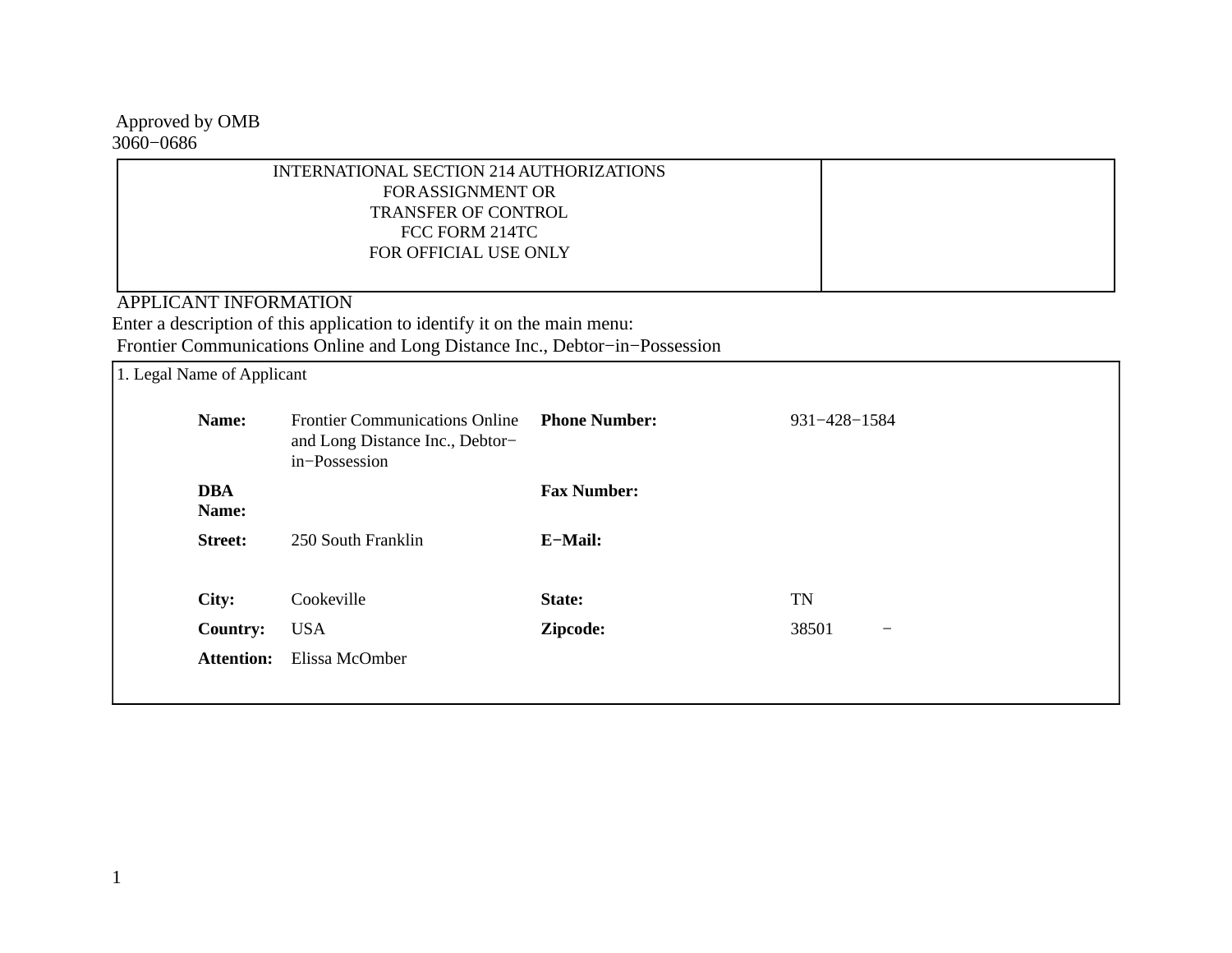| Name:             | Jennifer L. Kostyu           | <b>Phone Number:</b> | 202-783-4141       |
|-------------------|------------------------------|----------------------|--------------------|
| <b>Company:</b>   | Wilkinson Barker Knauer, LLP | <b>Fax Number:</b>   | 202-783-5851       |
| <b>Street:</b>    | 1800 M St., N.W.             | E-Mail:              | jkostyu@wbklaw.com |
|                   | Suite 800N                   |                      |                    |
| City:             | Washington                   | State:               | DC                 |
| <b>Country:</b>   | <b>USA</b>                   | Zipcode:             | $20036-$           |
| <b>Attention:</b> |                              | <b>Relationship:</b> | Legal Counsel      |

## CLASSIFICATION OF FILING

3.Choose the button next to the classification that best describes this filing. Choose only one.

 a. Assignment of Section 214 Authority 

An Assignment of an authorization is a transaction in which the authorization, or a portion of it, is assigned from one entity to another. Following an assignment, the authorization will usually be held by an entity other than the one to which it was originally granted. (See Section 63.24(b).) 

b. Transfer of Control of Section 214 Authority

A Transfer of Control is a transaction in which the authorization remains held by the same entity, but there is a change in the entity or entities that control the authorization holder. (See Section 63.24(c).) 

c. Notification of Pro Forma Assignment of Section 214 Authority ( No fee required ) 

d. Notification of Pro Forma Transfer of Control of Section 214 Authority ( No fee required ) 

Date of Consummation: 04/14/2020 Must be completed if you selecct c or d.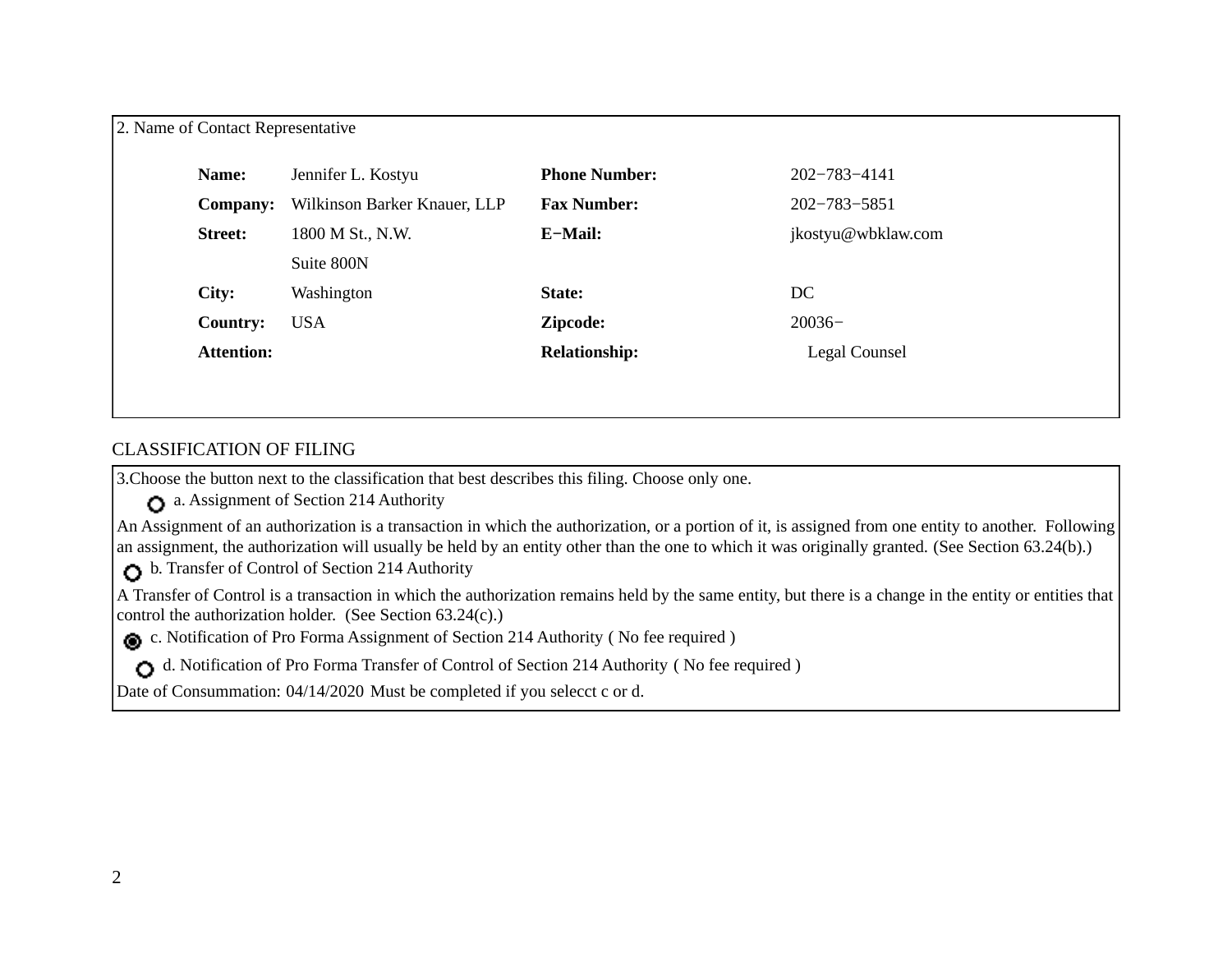4. File Number(s) of Section 214 Authority(ies) for Which You Seek Consent to Assign or Transfer Control. Note: If the Section 214 Authorization Holder whose authority is being assigned or transferred does not have an "ITC" File No. under which it is operating, contact the Help Desk for assistance before proceeding further with this application.&nbsp&nbspYou cannot enter an "ITC−ASG" or "ITC-T/C" File No. in response to this question.&nbsp&nbspYour response must specify one or more "ITC" File Nos.&nbsp&nbspRelevant "ITC−ASG" or "ITC−T/C" File Nos. should be listed only in Attachment 1 in response to Question 10.

| <b>File Number: IT</b> | <b>File Number:</b> | <b>File Number:</b> | <b>File Number:</b> | <b>File Number:</b> | <b>File Number:</b> | <b>File Number:</b> | <b>File Number:</b> |
|------------------------|---------------------|---------------------|---------------------|---------------------|---------------------|---------------------|---------------------|
| C214200905280          |                     |                     |                     |                     |                     |                     |                     |
| 0565                   |                     |                     |                     |                     |                     |                     |                     |

5. Name of Section 214 Authorization Holder

| Name:             | <b>Frontier Communications Online</b><br>and Long Distance Inc. | <b>Phone</b><br>Number: | 931-528-1584             |
|-------------------|-----------------------------------------------------------------|-------------------------|--------------------------|
| <b>DBA</b> Name:  |                                                                 | <b>Fax Number:</b>      |                          |
| <b>Street:</b>    | 250 South Franklin                                              | E-Mail:                 |                          |
|                   |                                                                 |                         |                          |
| City:             | Cookeville                                                      | State:                  | <b>TN</b>                |
| <b>Country:</b>   | <b>USA</b>                                                      | Zipcode:                | 38501                    |
| <b>Attention:</b> | Elissa McOmber                                                  |                         | $\overline{\phantom{0}}$ |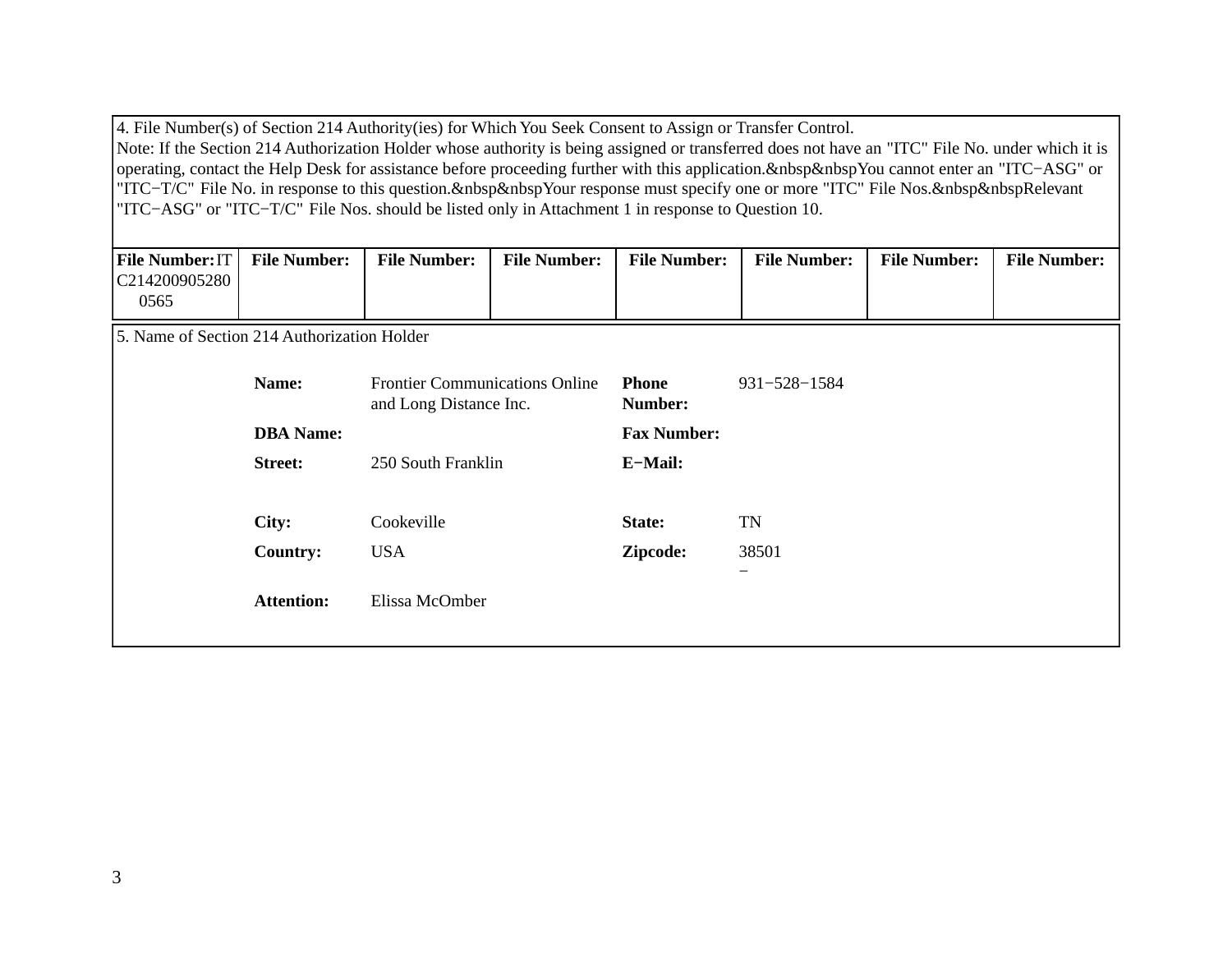| 6. Name of Assignor / Transferor |                   |                                                                                           |                         |                          |
|----------------------------------|-------------------|-------------------------------------------------------------------------------------------|-------------------------|--------------------------|
|                                  | Name:             | <b>Frontier Communications Online</b><br>and Long Distance Inc.                           | <b>Phone</b><br>Number: | 931-528-1584             |
|                                  | <b>DBA</b> Name:  |                                                                                           | <b>Fax Number:</b>      |                          |
|                                  | <b>Street:</b>    | 250 South Franklin                                                                        | E-Mail:                 |                          |
|                                  | City:             | Cookeville                                                                                | State:                  | <b>TN</b>                |
|                                  | <b>Country:</b>   | <b>USA</b>                                                                                | Zipcode:                | 38501                    |
|                                  | <b>Attention:</b> | Elissa McOmber                                                                            |                         |                          |
| 7. Name of Assignee / Transferee |                   |                                                                                           |                         |                          |
|                                  | Name:             | <b>Frontier Communications Online</b><br>and Long Distance Inc., Debtor-<br>in-Possession | <b>Phone</b><br>Number: | 931-428-1584             |
|                                  | <b>DBA</b> Name:  |                                                                                           | <b>Fax Number:</b>      |                          |
|                                  | <b>Street:</b>    | 250 South Franklin                                                                        | E-Mail:                 |                          |
|                                  | City:             | Cookeville                                                                                | State:                  | <b>TN</b>                |
|                                  | <b>Country:</b>   | <b>USA</b>                                                                                | Zipcode:                | 38501                    |
|                                  | <b>Attention:</b> | Elissa McOmber                                                                            |                         | $\overline{\phantom{0}}$ |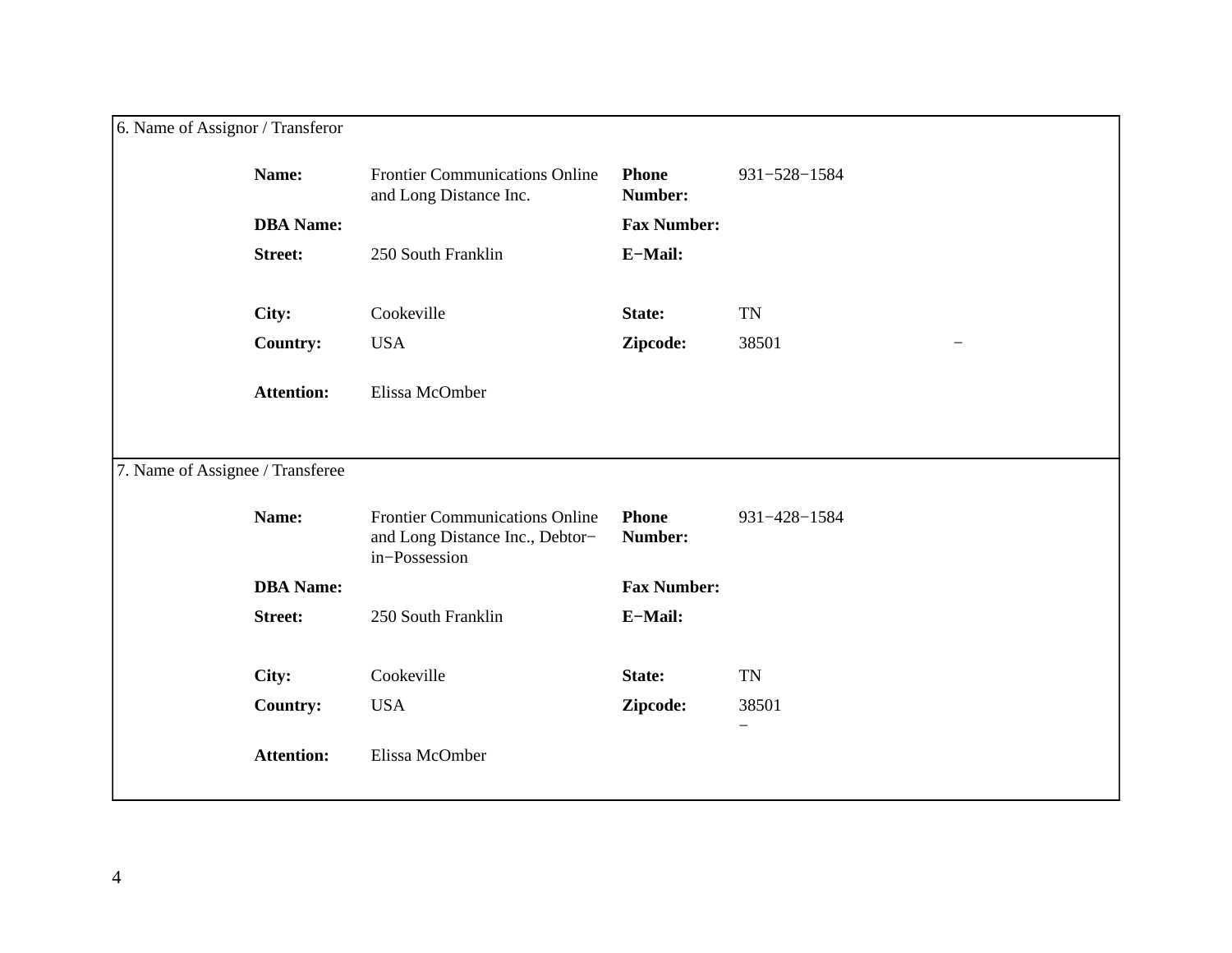8a. Is a fee submitted with this application? 

If Yes, complete and attach FCC Form 159. If No, indicate reason for fee exemption (see 47 C.F.R.Section 1.1114).

Governmental Entity C Noncommercial educational licensee and Notification of Pro Forma (No fee required.)

 Other(please explain): C)

8b. You must file a separate application for each legal entity that holds one or more Section 214 authorizations to be assigned or transferred.

Fee Classification CUT − Section 214 Authority 

9. Description (Summarize the nature of the application.)

 (If the complete description does not appear in this box, please go to the end of the form to view it in its entirety.)

Notification of the Pro Forma Assignment and Transfer of Control of International Section 214 Authorizations

10. In Attachment 1, please respond to paragraphs (c) and (d) of Section 63.18 with respect to the assignor/transferor and the assignee/transferee. Label your response "Answer to Question 10". 

11. Does any entity, directly or indirectly, own at least ten (10) percent of the equity of the assignee/transferee as determined by successive multiplication in the manner specified in the note to Section 63.18(h) of the rules?



If you answered "Yes" to this question, provide in Attachment 1, the name, address, citizenship, and principal businesses of each person or entity that directly or indirectly owns at least ten (10) percent of the equity of the assignee/transferee, and the percentage of equity owned by each of those persons or entities (to the nearest one percent). Label your response "Answer to Question 11."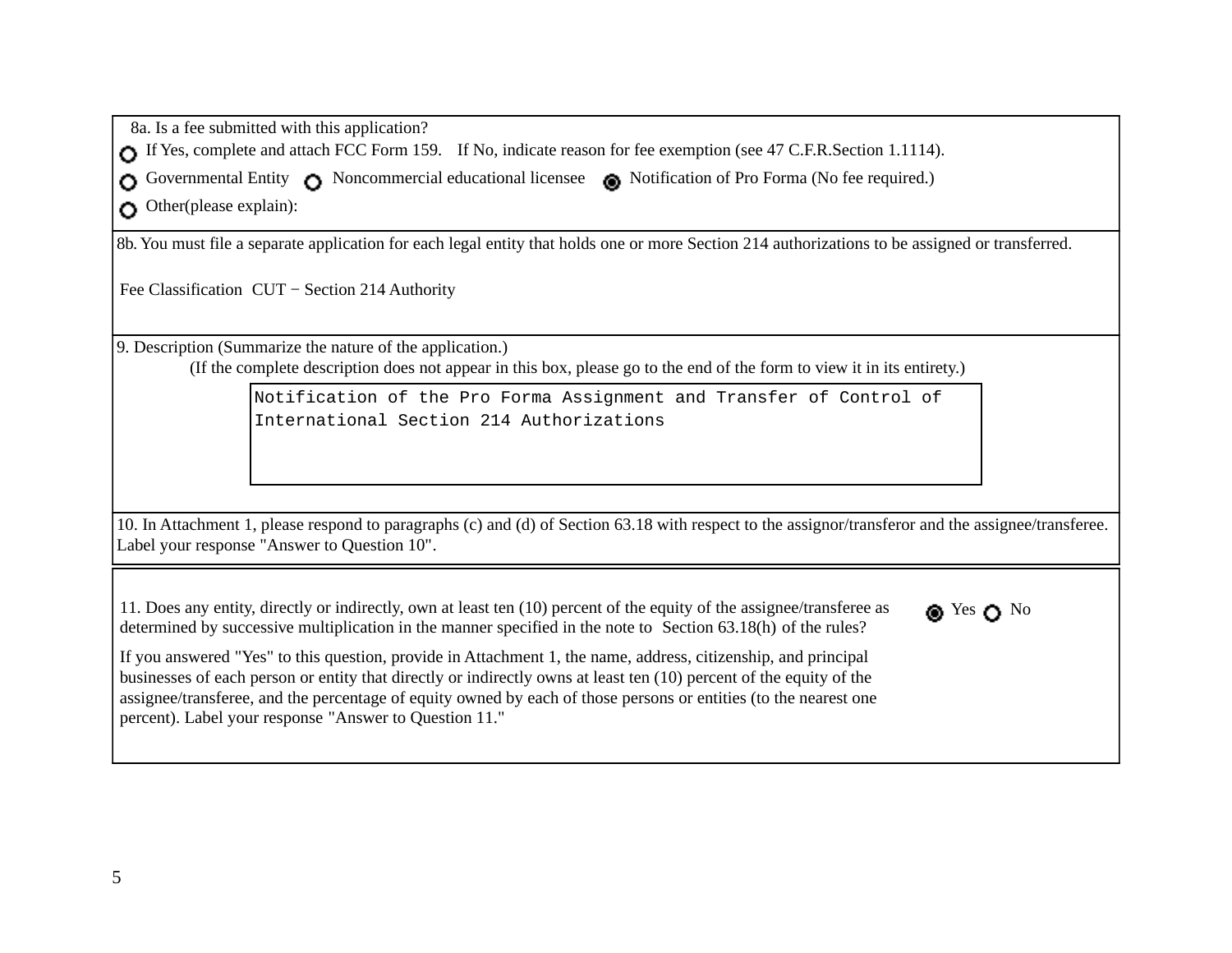12. Does the assignee/transferee have any interlocking directorates with a foreign carrier? Yes No



If you answered "Yes" to this question, identify each interlocking officer/director in Attachment 1. (See Section 63.09(g).) Provide the name and position/title of the individual or entity, the name of the foreign carrier, and the country in which the foreign carrier is authorized to operate. Label your response: "Answer to Question 12." 

13. Provide in Attachment 1 a narrative of the means by which the proposed assignment or transfer of control will take place. In circumstances of a substantial assignment or transfer of control pursuant to Section 63.24(e), where the assignor seeks authority to assign only a portion of its U.S. international assets and/or customer base, please specify whether the assignor requests authority to continue to operate under any or all of its international Section 214 File Nos. after consummation; and, if so, please specify in Attachment 1 each File No. it seeks to retain in its own name. Label your response "Answer to Question 13." 

Note: The assignor may retain any or all of its international Section 214 File Nos. In that case, the assignor will continue to hold the international section 214 authorizations that it specifies in response to this question. The ITC−ASG File No. that the Commission assigns to this application will, when granted, constitute Commission authorization of the proposed assignment of assets and /or customers from the assignor to the assignee. Unless Commission grant of the assignment application specifies otherwise, the assignee may provide the same services on the same routes as permitted under the assignor's Section 214 authorization(s), and the assignee may provide such service to any customers it may obtain in the ordinary course of business. 

If this filing is not a notification of a pro forma assignment or pro forma transfer of control, please respond to Questions 14−20 below. (See Section 63.24(d).) Otherwise, you may proceed to Ouestion 21 below.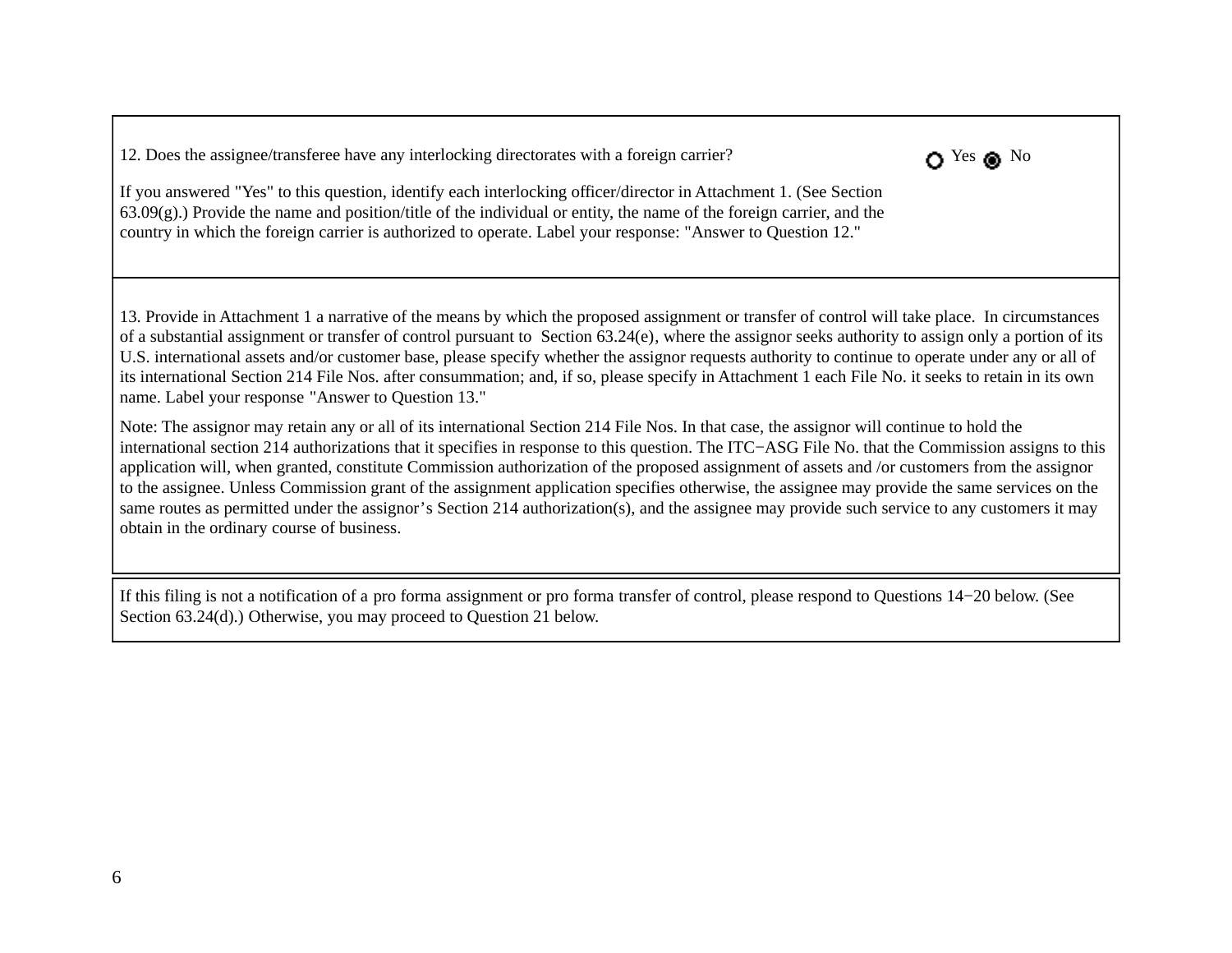14. Check "Yes" below if the assignee is a foreign carrier or if, upon consummation of the proposed assignment or transfer of control, the Section 214 holder would be affiliated with a foreign carrier. (See Section 63.18 (i).) The terms "foreign carrier" and "affiliated" are defined in Section 63.09 (d)  $\&$  (e) of the rules respectively.  $\Omega$  Yes  $\Omega$  No

n Yes n No

If you answered "Yes" to this question, please specify in Attachment 1 each foreign country in which the assignee is a foreign carrier or in which the Section 214 holder, upon consummation, would be affiliated with a foreign carrier. Label your response, "Answer to Question 14." 

15. If this application is granted and the proposed assignment or transfer is consummated, would the Section 214 holder be authorized to provide service to any destination country for which any of the following statements is true? 

(1) The Section 214 holder is a foreign carrier in that country; or

(2) The Section 214 holder controls a foreign carrier in that country; or

(3) Any entity that owns more than 25 percent of the Section 214 holder, or that controls the Section 214 holder, controls a foreign carrier in that country.

(4) Two or more foreign carriers (or parties that control foreign carriers) own, in the aggregate, more than 25 percent of the Section 214 holder and are parties to, or the beneficiaries of, a contractual relation (e.g., a joint venture or market alliance) affecting the provision or marketing of international basic telecommunications services in the United States.

If you answered "Yes" to this question, please specify in Attachment 1 each foreign carrier and country for which any of the above statements would be true. Label your response, "Answer to Question 15."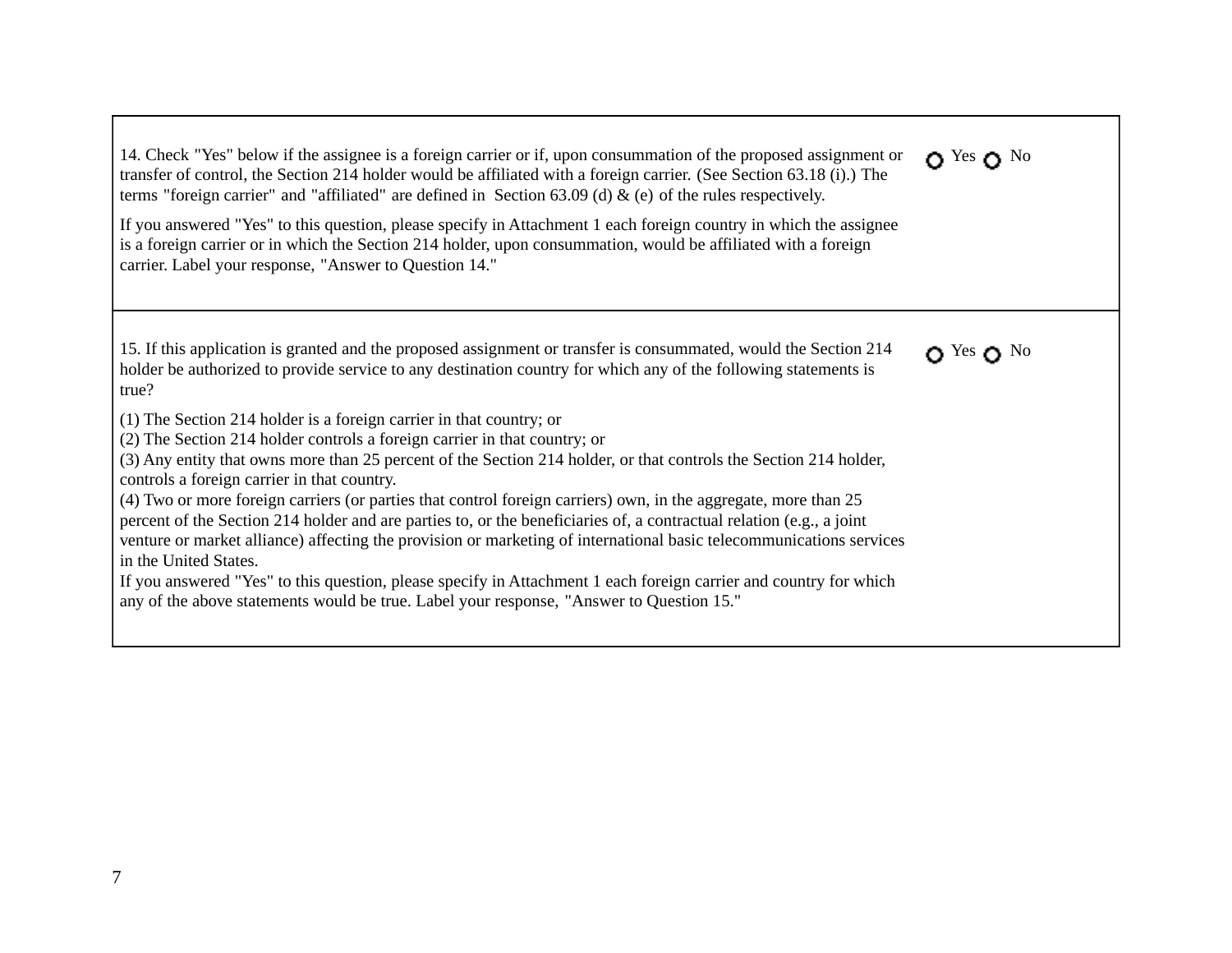16. If you answered "Yes" to question 14, do you request classification of the Section 214 holder as a "non− dominant" carrier, upon consummation of the proposed transaction, between the United States and any or all countries listed in response to Question 14? See Section 63.10 of the rules.

If you answered "Yes" to this question, you must provide information in Attachment 1 to demonstrate that the Section 214 holder would qualify for non-dominant classification under Section 63.10 of the rules on each U.S.− destination country route where it would be a foreign carrier, or would be affiliated with a foreign carrier and for which you request non−dominant classification. Label your response, "Answer to Question 16." 

17. If you answered "Yes" to question 14 and you have not provided information in response to Question 16 to demonstrate that the Section 214 holder would qualify for non−dominant classification under Section 63.10 of the rules on each U.S.−destination route where it would be a foreign carrier, or be affiliated with a foreign carrier, check "Yes" below to certify that the assignee/transferee agrees to comply with the dominant carrier safeguards in Section 63.10 (c)  $\&$  (e) of the rules in the provision of international service between the United States and any foreign country(ies) for which you have not provided the required information. 

 $\Omega$  Yes  $\Omega$  No

Yes, I certify that I agree to comply with the dominant carrier safeguards in Section 63.10 (c)  $\&$  (e) of the rules in my provision of international service between the United States and the following foreign country(ies): 

No, Does not apply.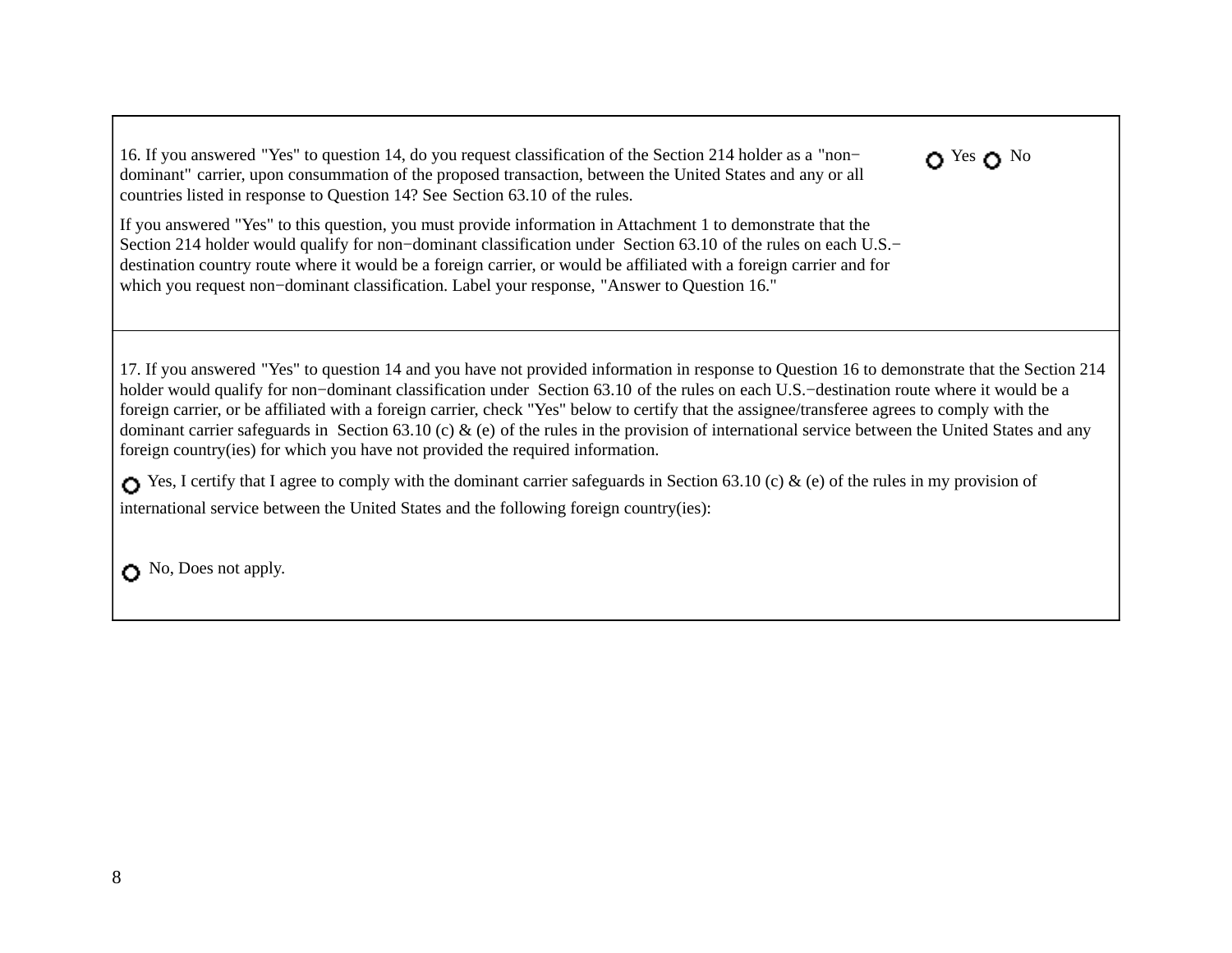18. If you answered "Yes" to question 15, and if you have not provided information in response to question 16 to demonstrate that the Section 214 holder would qualify for non−dominant classification under Section 63.10 of the rules in its provision of service to each of the countries identified in response to question 15, the Section 214 holder may not be eligible to provide international telecommunications service between the U.S. and each such country following consummation of the assignment or transfer. In order to determine whether the public interest would be served by authorizing service on these U.S.−destination country routes, the assignee/transferee must provide information, in Attachment 1, to satisfy one of the showings specified in Section 63.18(k) of the rules. Label your response, "Answer to Question 18."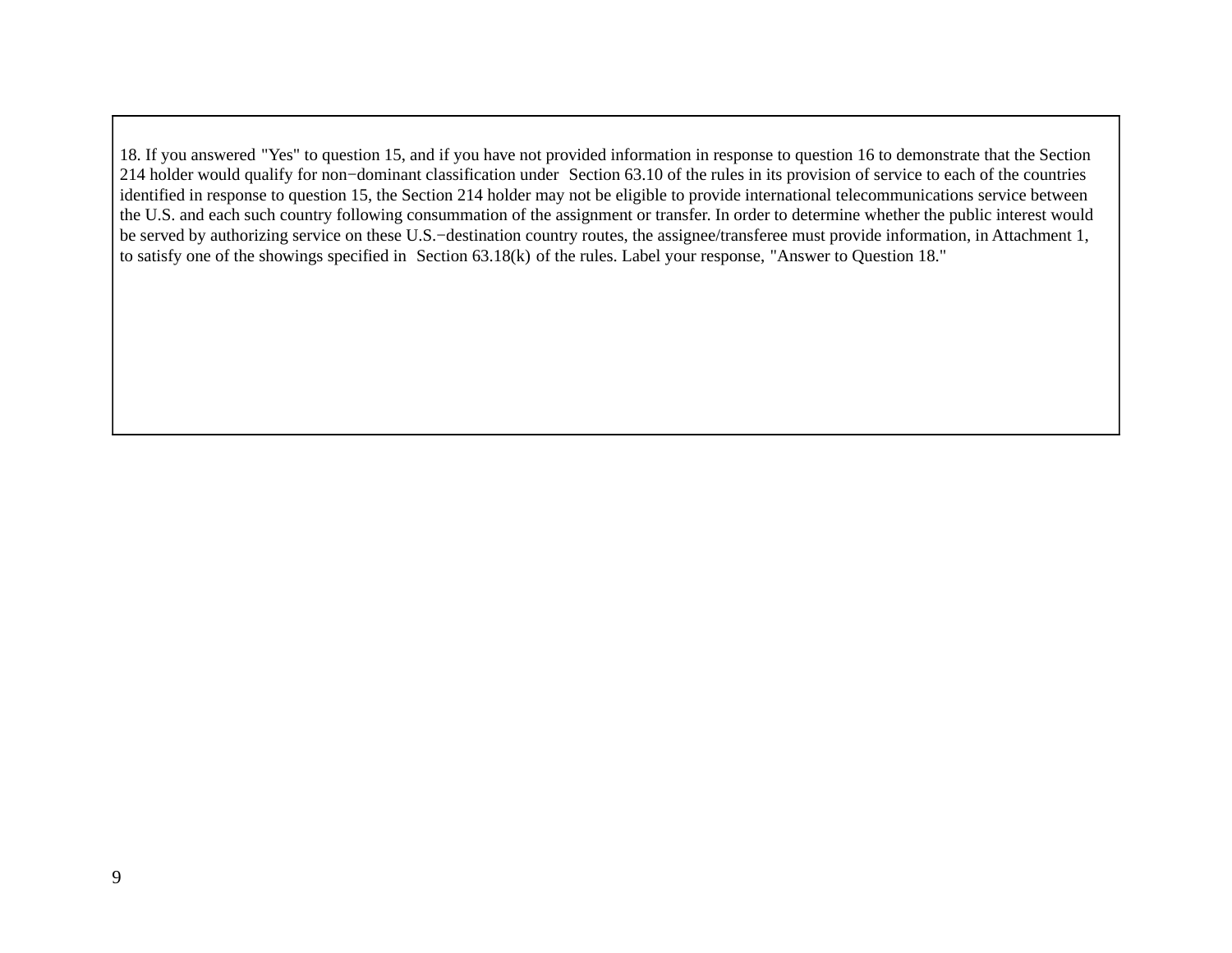19. If the assignee, or the Section 214 holder that is the subject of this transfer of control application, is a provider of Commercial Mobile Radio Services, you need not answer this question.

If any of the Section 214 authorization(s) that would be assigned or transferred, authorize the Section 214 holder to resell the international switched services of an unaffiliated U.S. carrier for the purpose of providing international telecommunications services to a country listed in response to question 14, and unless you have provided information in response to question 16 to demonstrate that the Section 214 holder would qualify for non–dominant classification under Section 63.10(a)(3) of the rules for each country, check "Yes" below to certify that the assignee/transferee will file the quarterly traffic reports required by Section 43.61(c) of the rules; and/or state in Attachment 1 that the foreign carrier(s) for which the applicant has not made a showing under Section 63.10(c)(3) do(es) not collect settlement payments from U.S. international carriers. (See Section 63.18(l).) 

Yes, I certify that I agree to comply with the quarterly traffic reporting requirements set forth in section 43.61(c) of the rules.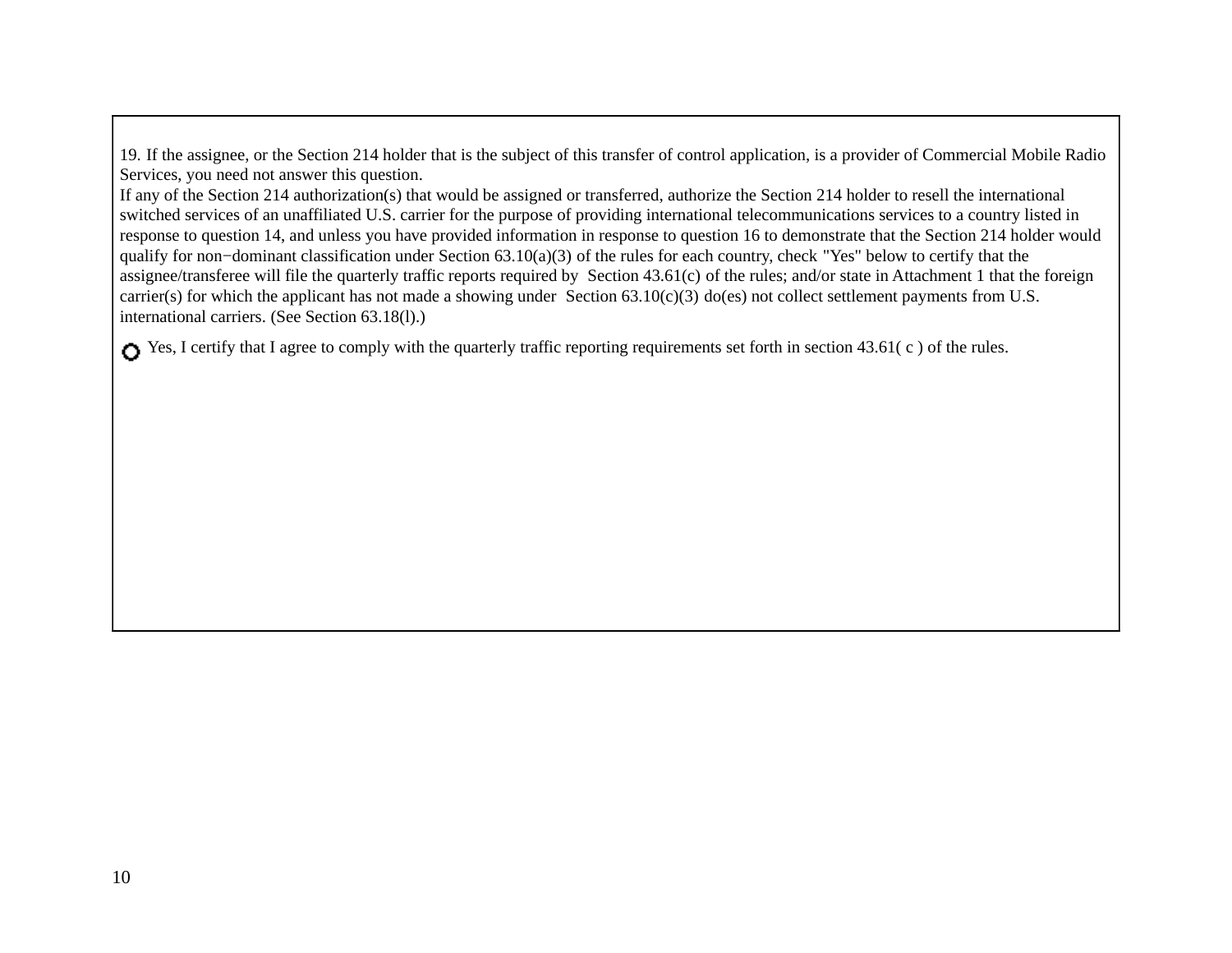20. If the applicant desires streamlined processing pursuant to Section 63.12 of the rules, provide in Attachment 1 a statement of how the application qualifies for streamlined processing. (See Section 63.18(p).) Note that, if the application is being filed in connection with a sale of assets or reorganization of a carrier or its parent pursuant to the U.S. bankruptcy laws, the application may not be eligible for streamlined processing until final bankruptcy court approval of the proposed sale or reorganization. 

Applicant certifies that its responses to questions 21 through 25 are true:

| 21. The assignee/transferee certifies that it has not agreed to accept special concessions directly or indirectly from a<br>foreign carrier with respect to any U.S. international route where the foreign carrier possesses sufficient market<br>power on the foreign end of the route to affect competition adversely in the U.S. market and will not enter into any<br>such agreements in the future.                                                                                                                                                                                                                                                     | $\bullet$ Yes $\bullet$ No                              |
|--------------------------------------------------------------------------------------------------------------------------------------------------------------------------------------------------------------------------------------------------------------------------------------------------------------------------------------------------------------------------------------------------------------------------------------------------------------------------------------------------------------------------------------------------------------------------------------------------------------------------------------------------------------|---------------------------------------------------------|
| 22. By signing this application, the undersigned certify either (1) that the authorization(s) will not be assigned or<br>that control of the authorization(s) will not be transferred until the consent of the Federal Communications<br>Commission has been given, or (2) that prior Commission consent is not required because the transaction is subject<br>to the notification procedures for pro forma transactions under Section 63.24 of the rules. The assignee/transferee<br>also acknowledges that the Commission must be notified by letter within 30 days of a consummation or of a<br>decision not to consummate. (See Section $63.24(e)(4)$ .) | $\bullet$ Yes $\bullet$ No                              |
| 23. If this filing is a notification of a pro forma assignment or transfer of control, the undersigned certify that the<br>assignment or transfer of control was pro forma and that, together with all previous pro forma transactions, does<br>not result in a change in the actual controlling party.                                                                                                                                                                                                                                                                                                                                                      | $\bullet$ Yes $\bullet$ No<br>$\bullet$ Not a Pro Forma |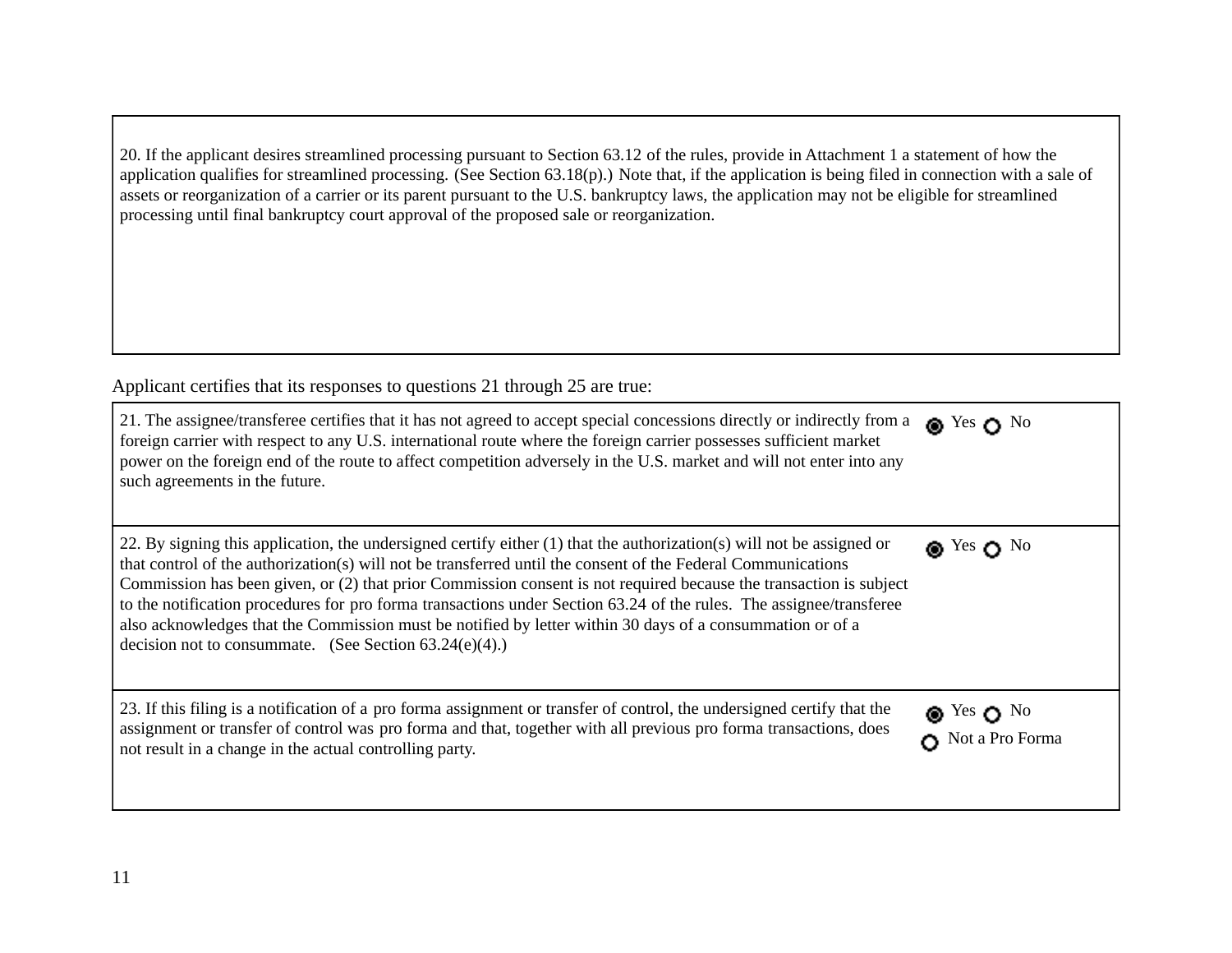24. The undersigned certify that all statements made in this application and in the exhibits, attachments, or documents incorporated by reference are material, are part of this application, and are true, complete, correct, and made in good faith. **®** Yes ∩ No

25. The assignee/transferee certifies that neither it nor any other party to the application is subject to a denial of Federal benefits pursuant to Section 5301 of the Anti–Drug Abuse Act of 1988, 21 U.S.C. i<sub>i</sub>.1⁄2 862, because of a conviction for possession or distribution of a controlled substance. See Section 1.2002(b) of the rules, 47 CFR  $i/2$  1.2002(b), for the definition of "party to the application" as used in this certification.

## **CERTIFICATION**

| 26. Printed Name of Assignor / Transferor                            | [29. Printed Name of Assignee / Transferee                           |
|----------------------------------------------------------------------|----------------------------------------------------------------------|
| Frontier Communications Online and Long Distance I                   | Frontier Communications Online and Long Distance I                   |
| [27. Title (Office Held by Person Signing)                           | [30. Title (Office Held by Person Signing)                           |
| <b>Sr.</b> Vice President & General Counsel                          | Sr. Vice President & General Counsel                                 |
| [28. Signature (Enter the name of the person who will sign the paper | [31. Signature (Enter the name of the person who will sign the paper |
| version of this form for retention in their files)                   | version of this form for retention in their files)                   |
| <b>Kevin Saville</b>                                                 | Kevin Saville                                                        |

**®** Yes ∩ No

WILLFUL FALSE STATEMENTS MADE ON THIS FORM ARE PUNISHABLE BY FINE AND / OR IMPRISONMENT (U.S. Code, Title 18, Section 1001), AND/OR REVOCATION OF ANY STATION AUTHORIZATION (U.S. Code, Title 47, Section 312(a)(1)), AND/OR FORFEITURE (U.S. Code, Title 47, Section 503).